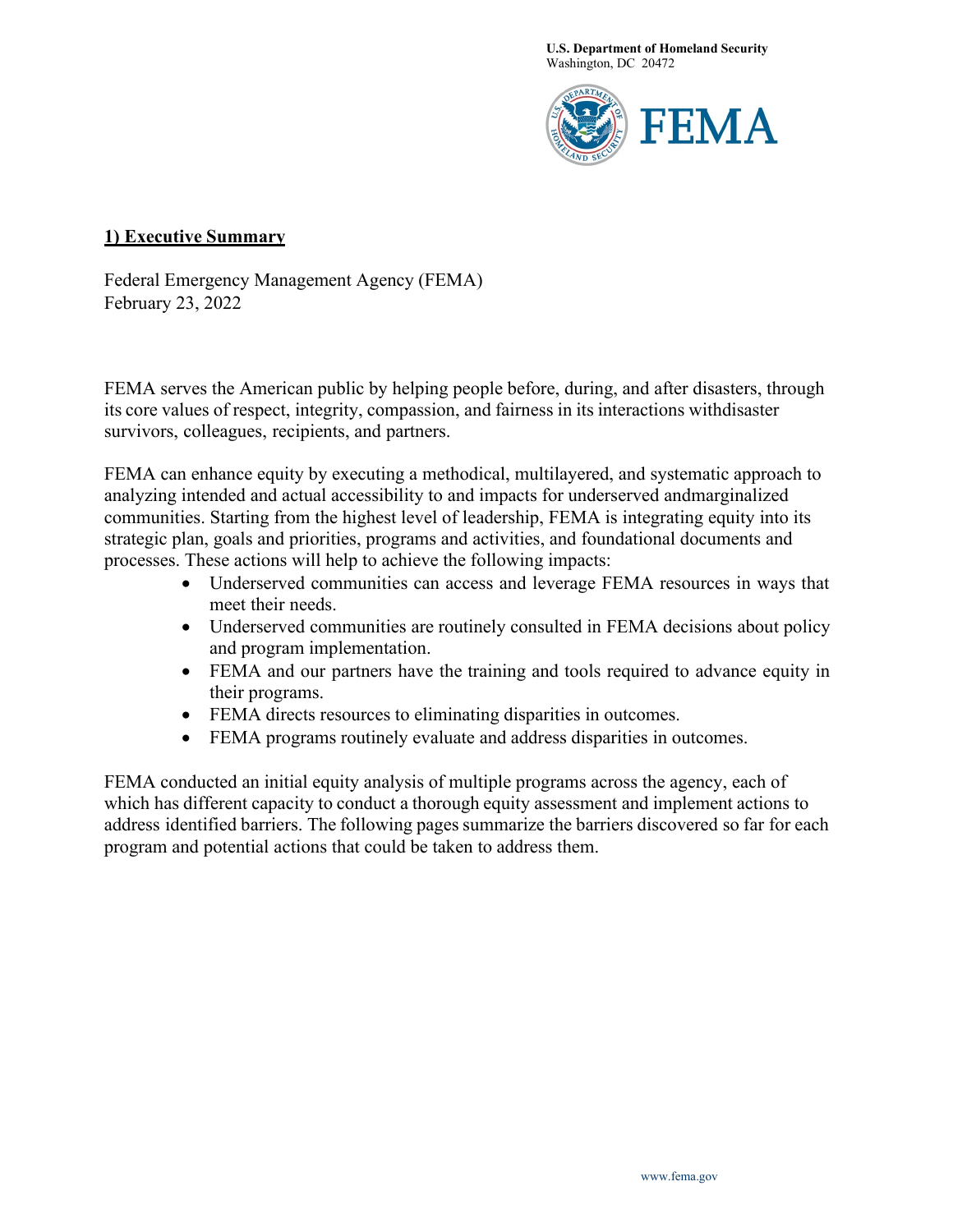### **2) Summary of Early Accomplishments**

In April 2021, FEMA established an Equity Enterprise Steering Group (ESG) with two objectives:

- (1) Create a FEMA-wide definition of equity and framework for implementing equity into agency programs, in line with FEMA's core values: compassion, fairness, integrity, and respect; and
- (2) Review and recommend revisions to FEMA-wide policies, procedures, plans and guidance, in collaboration with FEMA's Enterprise Governance Boards, as appropriate, to ensure the integration of equity considerations to drive equitable outcomes.

The Equity ESG has announced FEMA's definition of equity: Equity is "the consistent and systematic fair, just, and impartial treatment of all individuals, including individuals who belong to underserved communities of color, persons who belong to communities that may face discrimination based on sex, sexual orientation, and gender identity (including members of the LGBTQ+ community); persons with disabilities, persons who may face discrimination based on their religion, national origin and persons with Limited English Proficiency, and persons who live in rural areas that have been systematically denied a full opportunity to participate in aspects of economic, social, and civic life." The Equity ESG also created an equity principle: *Ensuring all people are helped before, during and after disasters*, based on their specific needs*.* The Equity ESG is now working on its second objective of policy review, to includea data analytics subgroup, and a strategic plan subgroup.

FEMA's Office of Equal Rights (OER) and Privacy Office are also developing a System of Records Notice (SORN) that will allow the agency to collect demographic data of applicants for FEMA assistance, recipients, and subrecipients who apply for financial assistance and grants, and organizations that do business with FEMA, grants. The SORN will allow FEMA to collect and analyze demographic data based on the protected characteristics of the Stafford Act (race, color, religion, national origin, sex, age, disability, English proficiency, and economic status). The enhanced data collection will allow FEMA to accurately identify and increase targeted resources to the underserved and marginalized communities that policies and funding are intended to benefit. The Stafford Act and other civil rights authorities applicable to FEMA give FEMA the ability to advance civil rights, equity, and data collection efforts to ensure equal access to and equitable impacts of FEMA and recipient programs and activities and better serve underserved and marginalized communities. The ability to collect demographic data of populations served by FEMA is imperative to achieving the intent and spirit of civil rights laws.

To accomplish this FEMA is actively building a robust external civil rights program by recruiting and hiring experienced civil rights subject matter experts in the OER and developing programs to enforce and ensure compliance with civil rights laws and authorities. The OER ensures that FEMA programs are conducted, and FEMA funding is administered in a nondiscriminatory manner. Also, OER processes complaints under the authorities of the Stafford Act, Title VI of the Civil Rights Act of 1964, Section 504 of the Rehabilitation Act of 1973, and other applicable civil rights laws. The OER is currently reviewing and revising the FEMA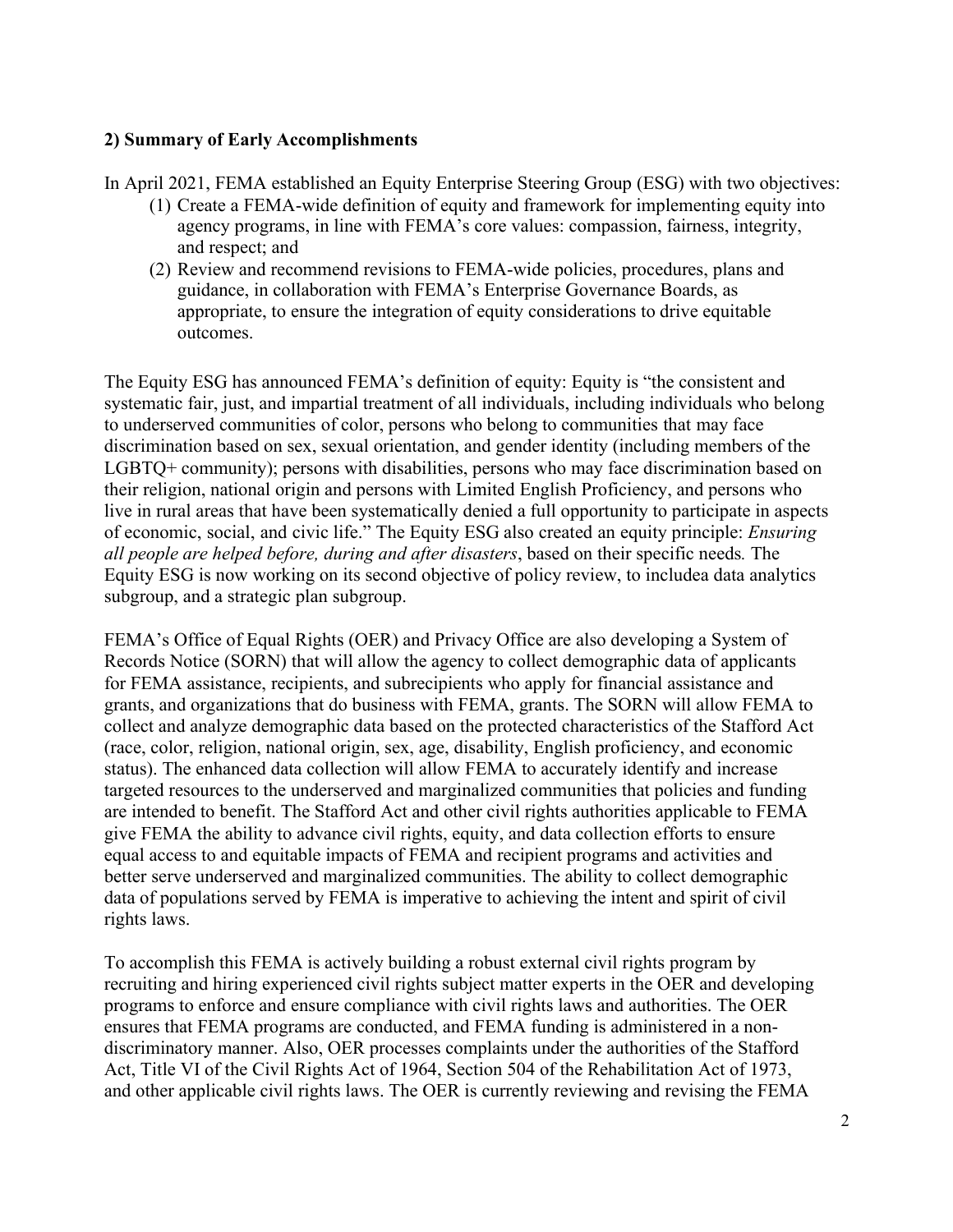Language Access Plan, collaborating with the Office of External Affairs (OEA) on developing an agency-wide Community Engagement Plan, to include enhancement of and best practices for stakeholder outreach. The OER also provides technical assistance to FEMA program offices to help ensure that recipients of FEMA funding comply with civil rights and are working towards achieving equity among targeted populations. Additionally, FEMA is building the institutional and staff capacity to integrate equity into policy and program delivery activities by enhancing awareness, understanding and appreciation of the principles of civil rights compliance. Further, FEMA will develop and implement an annual equity and civil rights assessment agenda, building on the steps taken in developing the Equity Action Plan.

On April 22, 2021, FEMA issued a Request for Information (RFI) to seek input from the public on FEMA programs, regulations, collections of information, and policies for the agency to consider modifying, streamlining, expanding, or repealing considering the recent Executive actions. The RFI is intended to help FEMA ensure that its programs, regulations, and policies contain necessary, properly tailored, and up-to-date requirements that effectively achieve FEMA's mission in a manner that furthers the goals of advancing equity for all and bolstering resilience from the impacts of climate change. The RFI closed on July 21, 2021, and FEMA continues reviewing and responding to the 345 comments received. FEMA also continues robust engagement with its National Advisory Council to request and receive feedback from the emergency management community at large.

FEMA also regularly engages with the National Voluntary Organizations Active in Disaster (National VOAD). In addition, FEMA conducted its second Civil Rights Summit on November 17, 2021, to inform and engage with members of the public regarding how FEMA can identify actual and perceived biases impacting equal access to and equitable distribution of FEMA's programs and services. The Civil Rights Summit also assisted FEMA in learning how to better meet the needs of underserved and marginalized communities before, during, and after disasters. Finally, as part of both normal operations and the equity assessments, FEMA programs are reviewing a number of activities to enhance external engagement, including community surveys, focus groups, mailers, and door-to-door canvassing.

On January 13, 2022, in alignment with its 2022-2026 Strategic Plan, FEMA introduced "Equity Day." Equity Day brought the entire FEMA workforce together to understand what equity means for the Agency and how FEMA will advance equity through the 2022- 2026 FEMA Strategic Plan. Leaders from across FEMA engaged in discussions around the Agency's ongoing and upcoming efforts to integrate equity into the workforce, practices, and communication. The workforce heard directly from FEMA leadership about their commitment to achieving the objectives outlined in the Strategic Plan to cultivate a more diverse FEMA workforce, remove barriers to FEMA programs, and achieve equitable outcomes for all those served by the agency.

#### **3) Equity action plan**

## **Action 1: Procurement: Continuing to Ensure Inclusiveness**

#### **Barriers to Equitable Outcome(s)**

• The Office of the Chief Component Procurement Officer (OCCPO) is bound by the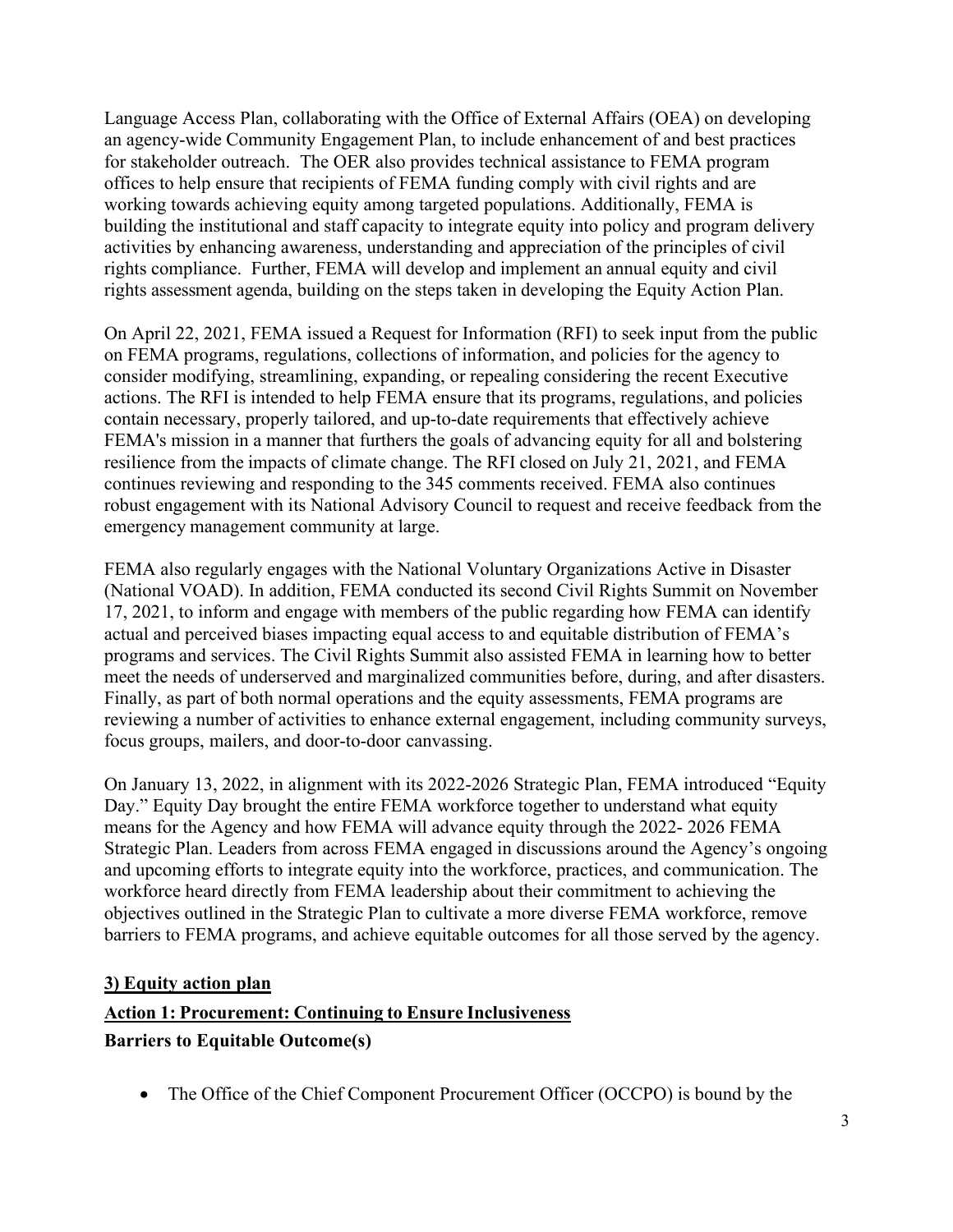rules and regulations codified within the federal acquisition statues and regulations, as well as agency supplementals. As such, the outreach conducted by FEMA is done in accordance with those statues and regulations, as well as based on the experience of FEMA staff, and consistent with the Small Business Act, which expresses very clearly the concerns eligible for participation in set asides procured by the government for socially disadvantaged small businesses which are generally members of underserved communities. As the Federal Acquisition Regulation (FAR) is the governing statute for federal procurement, any reforms to procurement policy would need to be approved through the Office of Federal Procurement Policy (OFPP), OCCPO is unable to make any changes to any of the Small Business programs as currently structured.

### **Actions and Intended Impact on Barriers**

- OCCPO has processes in place intended to improve outcomes for the public that are conducted in compliance with the FAR, which provides the procurement framework for executive agencies. The Small Business Program directs OCCPO to set aside certain procurements for participation by small business concerns, including womenowned and minority businesses (WOSB), in accordance with provisions of the Small Business Act.
- OCCPO ensures the awarding of contracts to small businesses to the maximum extent possible, while also:
	- o Promoting the participation of all small businesses in FEMA contracts;
	- o Developing information to ensure small businesses compete for and receive a fair share of the Department's expenditures; and
	- Participating and hosting Vendor Outreach Sessions (VOS) to educate vendors on how to effectively market their products and services to FEMA.
- OCCPO's Small Business Specialist works closely with the operating divisions to ensure small businesses and other businesses represented in the Small Business Program and provided maximum opportunities to compete for federal contracting dollars.
- OCCPO's Industry Liaison Program (ILP) works diligently with its internal and external stakeholders to ensure we provide procurement opportunities for members of underserved communities to access procurement opportunities to the maximum extent practical by providing outreach, training, and other resources on how to do business with the federal government, before, during and after disasters.
- Contracting Officers, upon arrival at Joint Field Offices (JFOs), will coordinate with the local Small Business Administration office to obtain vendor information on 8(a) firms, as well as other businesses eligible for direct award to increase minority business outreach and maximize small business goals.
- For procurement requirements that are complex and appropriately designated for a large business, OCCPO works with the program office to break down the complexity to allow small business awards whenever possible.
- Regarding outreach, while OCCPO conducts numerous outreach and awareness events in regions, states, cities specific to socio-economic categories, there are opportunities to increase public engagement, such as:
	- o Publish upcoming OCCPO outreach events and activities on SAM.gov website;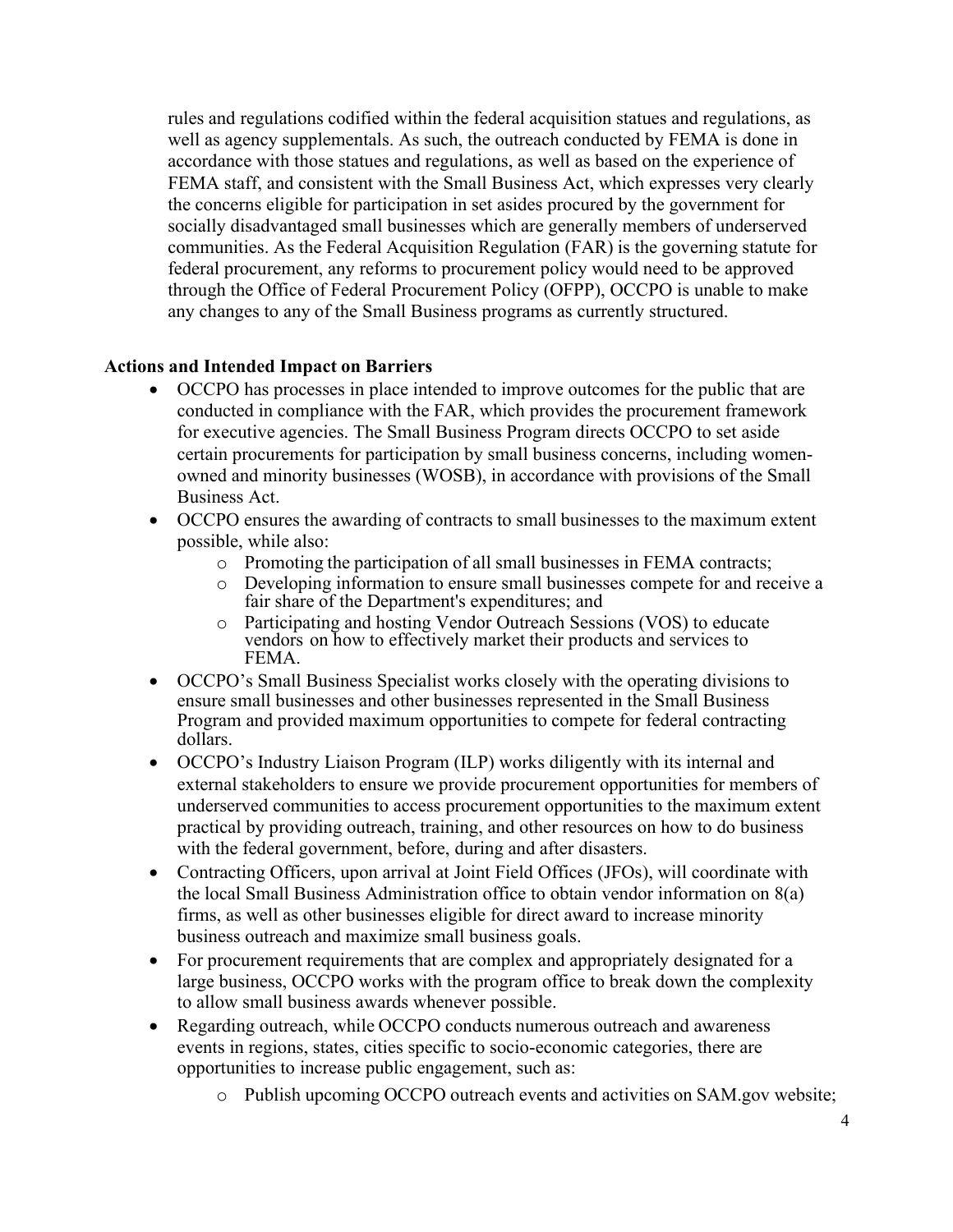- o Review and track progress against the items in the Industry Engagement Plan;
- o Collaborate with DHS and other components to share best practices and lessons learned to maximize the value in outreach events and information share;
- o Engage more organizations which focus solely on minority and underserved communities such as Minority Business Development Agency (MBDA); and
- o Collect participating registrants Small Disadvantaged Business (SDB) and economic identifiers up front for events that we facilitate.
- OCCPO will continue to build on the outreach growth last year by host a minimum of 12 industry and community engagement events during the calendar year, including webinars in all 10 FEMA regions prior to the start of hurricane season which begins on June 1. These outreach programs include Procurement Technical Assistance Centers (PTACs) and Minority Business Development Councils nationwide to maximize outreach.
- OCCPO is planning a series of FEMA talks, short informative videos for the vendor community designed to maximize outreach and increase access to FEMA programs, to be released during Fiscal Year (FY) 2022.
- OCCPO ILP has a goal that requires the program to reach out to the minority business councils in every region and territory under FEMA's purview to host how to do business with FEMA events for those underserved communities prior to the start of the hurricane season.
- OCCPO ILP reaches out to minority business councils located in the potential hurricane impact zone and provide contracting information prior to hurricanes making landfall such as: the most highly used services and supplies during disaster response and recovery; a list of the FEMA Advance Contracts which are executed immediately before or after a disaster to help stabilize the impact zone allowing small businesses to contact those companies and establish teaming arrangements or subcontracting agreements; and, opportunities for those small businesses representing the underserved communities to request a direct sit down with FEMA OCCPO.

# **Tracking Progress**

- OCCPO's data on contract awards, including small business awards and local business awards, are readily available through OCCPOs contract reporting system, as well as the Federal Procurement Data System, the reporting system Congress uses to track awards.
- DHS provides monthly reporting progress on meeting small business goals.
- OCCPO tracks the number of outreach events by category and the total number of participants for:
	- o large scale events like the regional industry days which include Minority Businesses;
	- o targeted events include outreach pre and post hurricane landfall to engage minority and small businesses in the impacted area; and
	- o industry outreach as part of market research.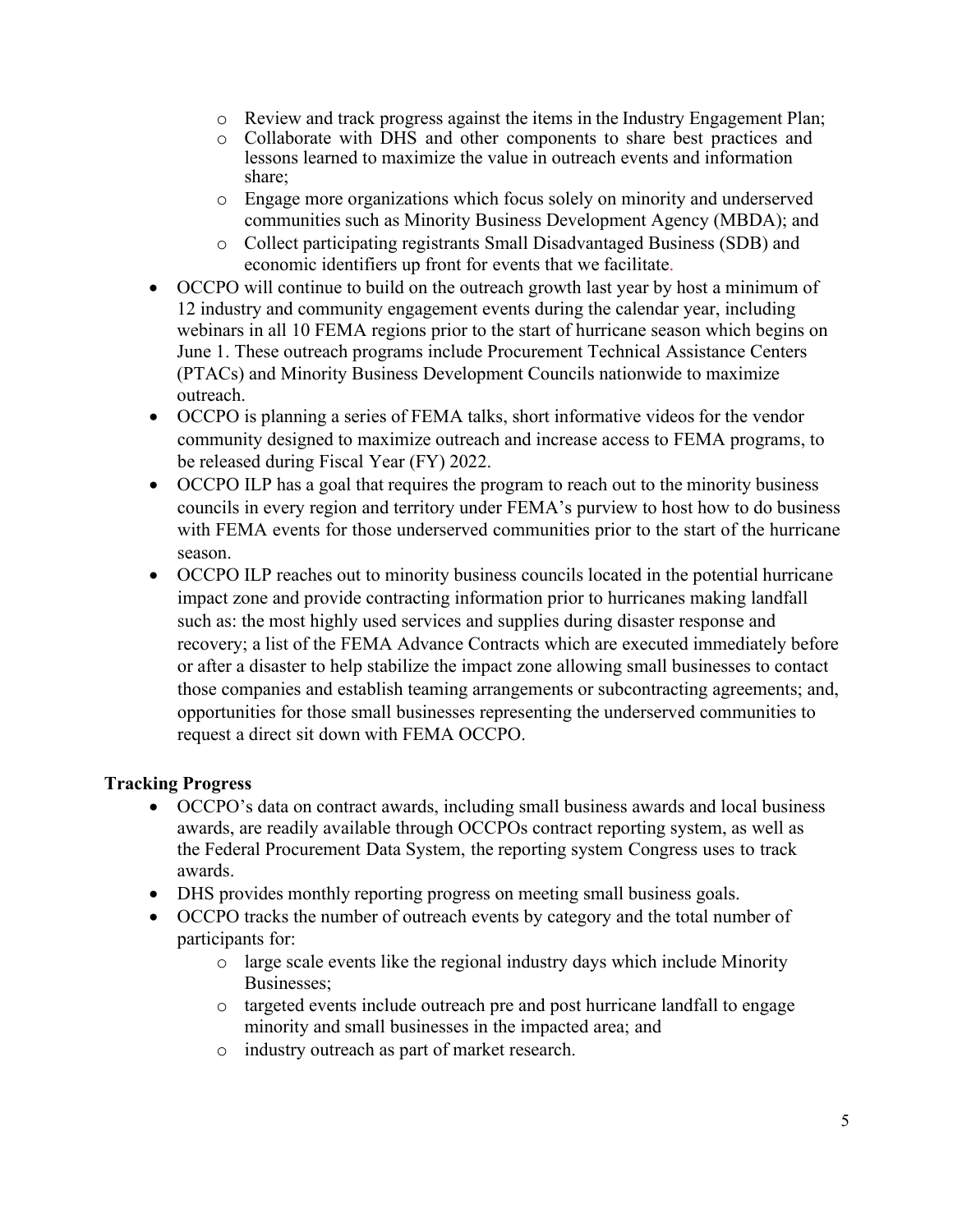• Mission Support has established a Business Excellence dashboard that tracks the Procurement Acquisition Lead Time and Industry Engagements.

# **Accountability**

- OCCPO's Head of the Contracting Activity (HCA) and Deputy HCA meet regularly with the Chairman of the House of Representatives Committee on Homeland Security. The Chairman consistently asks for updates on OCCPO's minority engagement.
- The HCA has established goals for ILP to have a minimum of 12 industry engagements annually.
- FAR requires market research efforts to reflect consideration for the required sources of supply, such as people who are blind or severely disabled and underserved programs.
- OCCPO's contract documentation ensures that all contractors are registered, certified, and responsible to do business with the government.
- The OCCPO strives to meet its Historically Underutilized Business Zones (HUBZone) goal, one of the goals required for the agency to meet its overall small business goals, and one that challenges the agency regularly. The HUBZone goal is designed to help small businesses in urban and rural communities gain preferential access to federal procurement opportunities. Awards to HUBZone increase employment opportunities, investment, and economic development in affected areas.
- The OCCPO Small Business Specialist participates in Integrated Procurement Team (IPT) kick-off meetings and advocates for the use of small businesses.
- The OCCPO Small Business Specialist reviews and approves all Acquisition Planning forecast System (APFS) submissions ensuring market research includes capabilities for small businesses.
- The DHS Chief Procurement Officer has an established review process, the Procurement Strategy Roadmap, which requires an assessment of the acquisition approach that provides rationale regarding the determination made to not set aside requirements at \$10 million dollars and above.
- Mission Support has established a Business Excellence dashboard that tracks the Procurement Acquisition Lead Time, small business goals accomplishment, and Industry Engagements. Performance metrics have been established and are incorporated in the HCA and DHCA's performance plans.

# **Action 2: Equity as a Foundation for Public Assistance**

## **Barriers to Equitable Outcome(s)**

As stated in the January 21, 2021, Executive Order 13995, COVID-19 has had a disproportionate impact on communities of color and other underserved populations, including members of the LGBTQ+ community, persons with disabilities and Limited English Proficiency, and those living at the margins of our economy. Due to underlying health conditions and inadequate access to testing and treatment, these communities suffer from higher rates of COVID-19 cases, hospitalizations, and death. Thus, impacts of COVID-19 on historically underserved and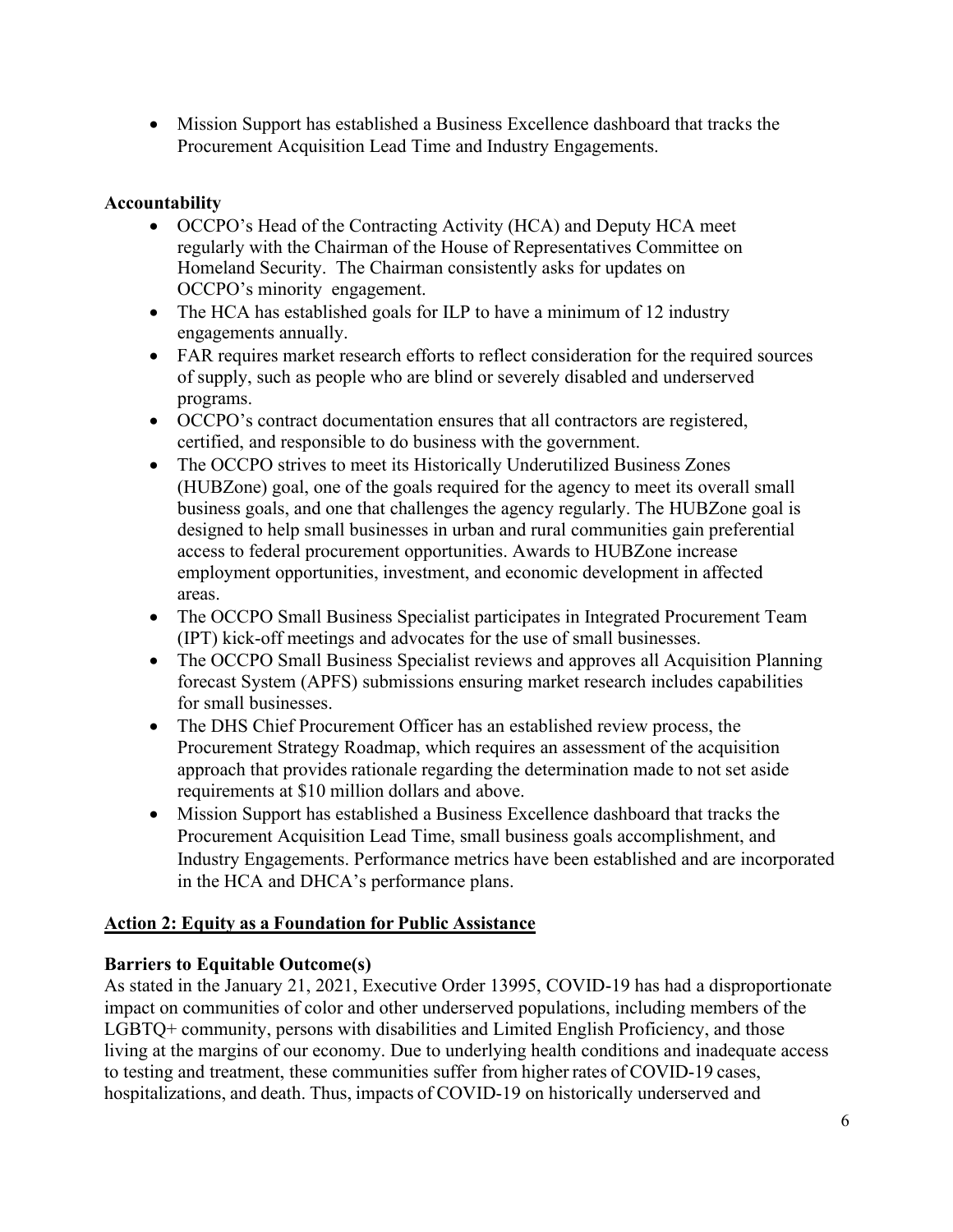marginalized communities have been particularly devastating. To combat this inequity, FEMA's Public Assistance (PA) Program recognizes the important role it plays in coordinating pandemic response and recovery that prioritizes the needs of high risk, under-resourced communities. As such, FEMA's PA Program chose to assess equity in this area and specifically assess request whether the additional requirementslaid out in FEMA Policy #104-21-0004 Coronavirus (COVID-19) Pandemic: Medical Care Eligible for Public Assistance (Interim, Version 2, March 2021) led to more equitable use of assistance, should be expanded and in the future required of other, non-vaccination, program activities.

New policies, regulations, guidance documents, communications materials, and an improved website are necessary to advance equity and improve the accessibility of PA programs. As FEMA continues to strive to advance equity, the PA Program will provide guidance for Recipients and Subrecipients to identify and support traditionally underserved or marginalized communities.

#### **Actions and Intended Impact on Barriers**

- FEMA has worked to magnify the impact of its existing review and technical assistance capacity through the creation and distribution of webinars, job aids, and other guidance documents for Recipients and Subrecipients to ensure response and recovery efforts are conducted in an equitable manner. Additional capacity will enable FEMA to provide more meaningful feedback and more actionable technical assistance to all Applicants to better ensure their disaster recovery funding reaches historically underserved communities.
- Moving forward, FEMA will work to clarify the Recipient's legal responsibility and to structure a more comprehensive reporting process so that Recipients and Subrecipients clearly understand their obligations to develop and report on their strategies for equitable response and recovery.
- FEMA is redeveloping the way it collects, documents, and processes information from applicants to be less burdensome, more effective, and to enhance equitable distribution of PA. FEMA is restructuring and updating the guidance for how the Agency assigns PA Program Delivery Managers to ensure better technical assistance for historically underserved and vulnerable Applicants.
- FEMA is assessing other areas of the PA program that could be contributing to inequitable outcomes. In 2022, equity efforts will include consideration of outcome indicators.
- FEMA is reviewing the outcomes of reports and the timeliness of reviews to determine whether additional reporting requirements will be added beyond vaccination work, and whether additional FEMA resources are needed to complete reviews.
- The vaccine mission is one of the most important life-saving efforts in our nation right now. FEMA has prioritized these actions to have the most immediate, effective, and enduring impact on improving equitable provisions of vaccines to Americans. FEMA Applicants are now prioritizing resources to ensure an equitable pandemic response and are demonstrating how equity was considered as a part of the vaccine administration strategy. The reporting requirements for Applicants on equitable vaccine administration are an opportunity to consider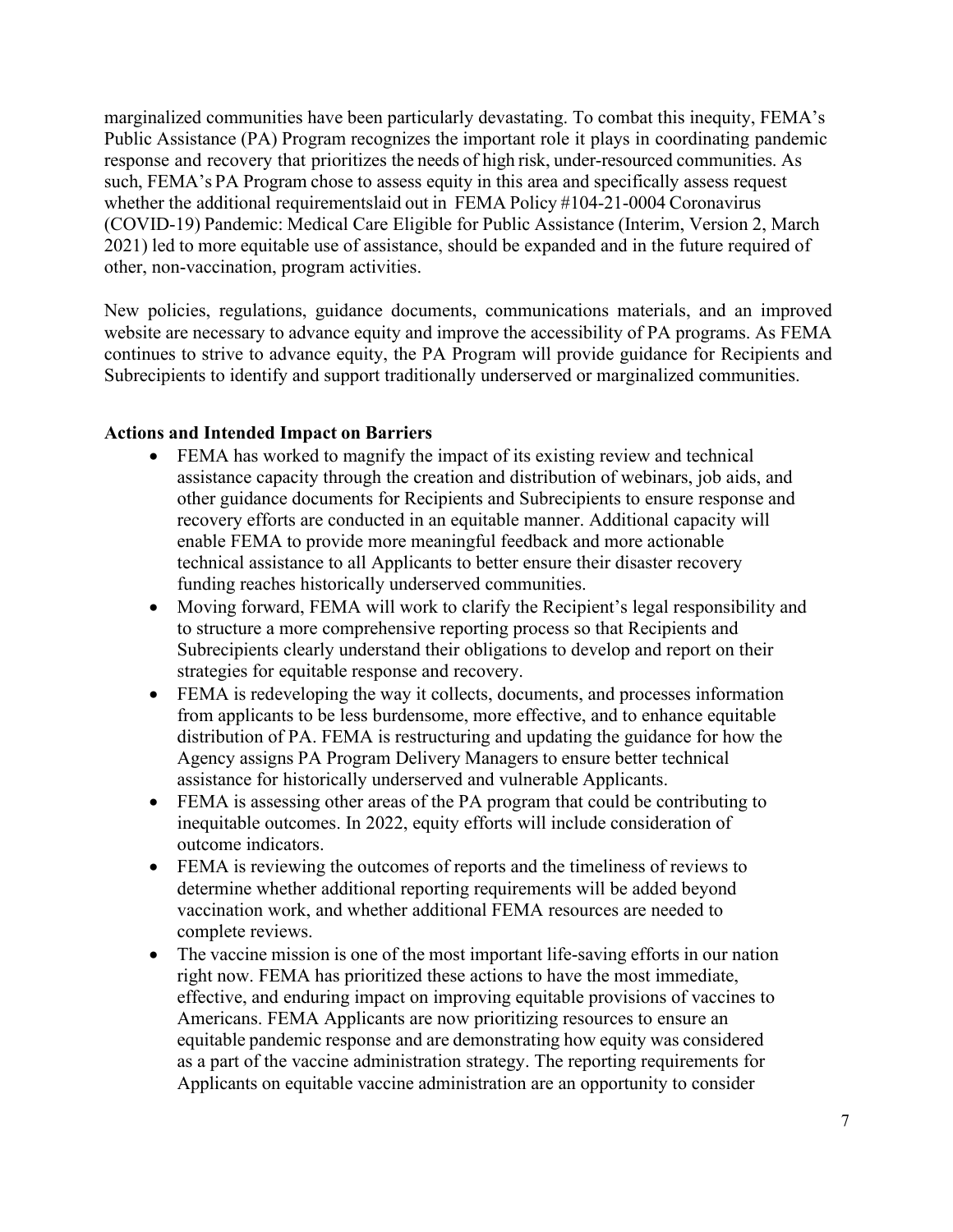equity in other response and recovery activities.

### **Tracking Progress**

FEMA will measure the impact of the actions taken to reduce these barriers by considering the timeframe necessary for review of reports and an increase the percentage of reports that are reviewed and returned as "acceptable" outcomes. The FEMA Policy 104-21-0004, Coronavirus (COVID-19) Pandemic: Medical Care Eligible for Public Assistance (Interim, Version 2, March 2021) is only applicable to activities related to COVID-19 response andrecovery. Therefore, Recipient and Subrecipient reporting on equitable vaccination efforts will end with the conclusion of the vaccination mission. However, the actions FEMA is considering, such as increased capacity, additional reporting clarifications, redeveloped information collection processes, updated technical assistance processes, and increasing the scope of reporting beyond vaccination requirements, will help FEMA to further reduce barriers to equitable access. Longterm success in this effort will mean that equity is considered as part of the entire PA lifecycle, including the provision of technical assistanceat the outset of disaster recovery, the enhancement of data-gathering processes and responses, the prioritization of resources to build back better, and the ongoing monitoring and evaluation of response and recovery work.

### **Accountability**

FEMA's PA Program is communicating frequently with stakeholders and will continue to do so through updated guidance, additional webinars, targeted feedback, and ad hoc sessions, as necessary. FEMA is also updating the forms, processes, and online Grants Portal system that the Agency uses to support Applicants to include considerations for traditionallyunderserved or marginalized communities. FEMA PA is embedding equitable response and recovery principles into its strategic plan. FEMA recognizes the importance of building on this work and expanding the consideration of equity into other parts of PA program implementation. To that end, the consideration of equity was incorporated into FEMA's PA Division's 2022 senior executive and leadership performance plans. Specific provisions include developing and implementing policy, doctrine, information sharing, and risk management mechanisms and controls to facilitate equitable outcomes for disaster survivors. As of January 12, 2022, FEMA is supporting over nine hundred Applicant with COVID-19 vaccination projects. FEMA has obligated over \$6.5 Billion for projects that include vaccination activities in fifty-four states, tribes, and territories (also known as Recipients or Subrecipients). In addition to distributing job aids and other guidance documents, FEMA PA has required Recipients and Subrecipients to document that pandemic response and recovery efforts are conducted in an equitable manner and report onthe consideration of equity in vaccine administration to FEMA every 30 days. FEMA established an email inbox for questions related to the equitable response and recovery reporting process and has conducted multiple webinars in English and Spanish to inform Recipients and Subrecipients of the requirements and key reporting guidance for equitable COVID-19 response and recovery.

#### **Action 3: People First: Achieving Equitable Outcomes for Disaster Survivors**

## **Barriers Equitable Outcome(s)**

IA knows that disasters have a disproportionate impact on lower income persons, families, and communities that are historically under-resourced, underserved, and underrepresented. IA also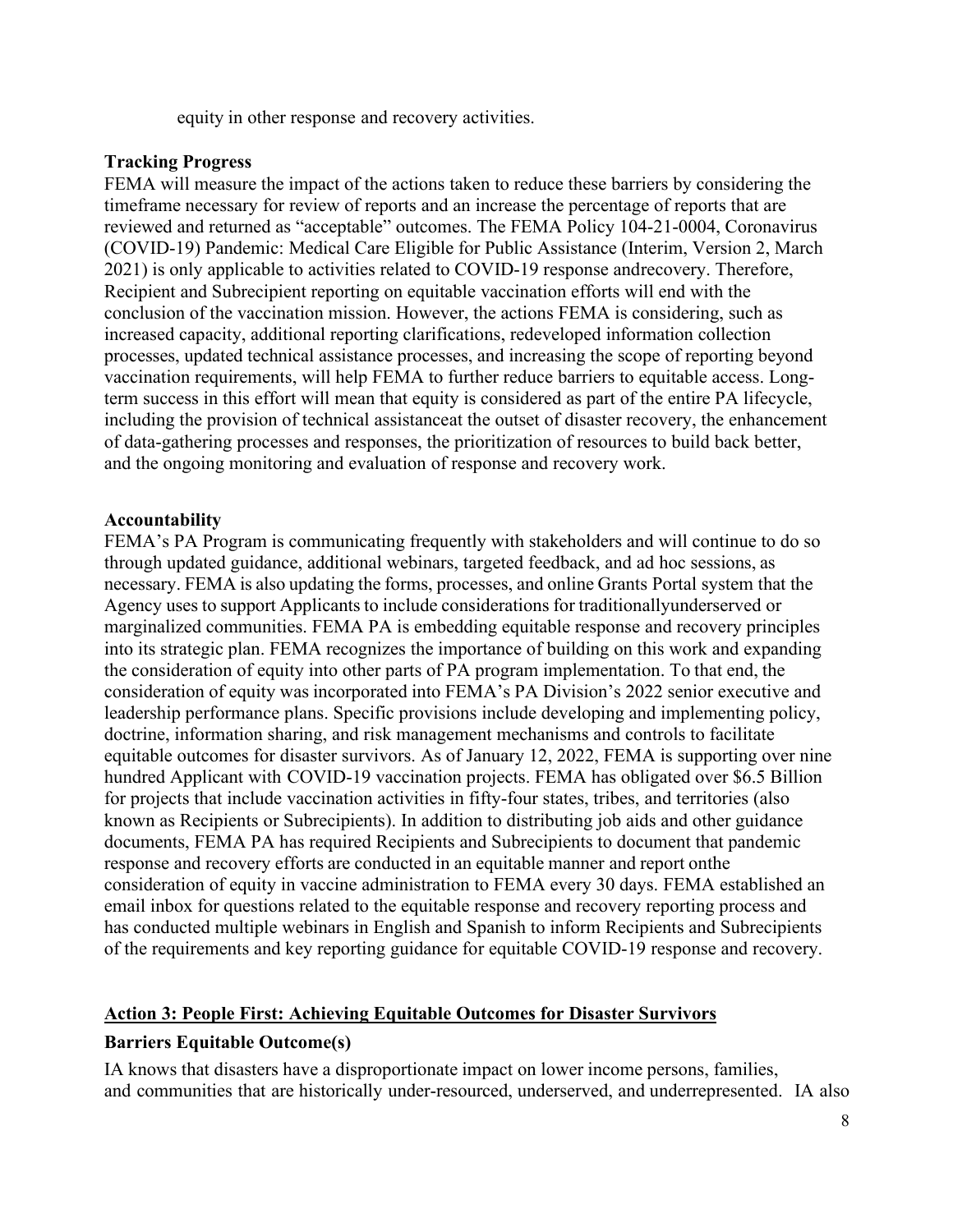acknowledges that these underserved and marginalized communities are disproportionately people and communities of color. Due to IA's commitment to excellencein public service and dedication to creating equitable long-term disaster recovery outcomes, IA must build more equitable outcomes, reduce administrative burdens, increase eligibility for underserved and vulnerable applicants, increase access, and improve external messaging.

# **Actions and Intended Impact of Barriers**

## **Improving External Messaging**

- FEMA has various methods of communicating with individuals who apply for disaster assistance and needs to ensure assistance is being communicated in a manner that resounds with the population we are serving. Therefore, the Individual Assistance (IA) Program will coordinate closely with the Office of External Affairs (OEA) to improve and target messaging across all aspects of Individuals and Household Program (IHP) program delivery to ensure applicants have the information necessary in the method that is most helpful to them to assist them with navigating the disaster assistance process.
- FEMA's IA Program is performing a comprehensive review of the correspondence provided to individuals who apply for disaster assistance. This review is focused on ensuring the correspondence is easy to read, decipher decisions made, and navigate next steps.
- Work through Recovery Support Function Leadership Group (RSFLG) and the White House on recovery and equity to encourage action from other federal agencies.
- The IA Program will ensure that individuals, including vulnerable populations, are not experiencing administrative burden such as receiving unnecessary ineligible letters premature to final eligibility decision.
- Address any language barriers that could present administrative burden to individuals with Limited English Proficiency.

### **Expand methods of ownership and occupancy verification for homeowners and renters to increase the potential eligibility for assistance from FEMA to include:**

- Re-evaluating automated third-party data matching verification for identity, occupancy, and ownership verification decisions.
- Utilizing past disaster data from FEMA's system of record within the past two years to verify occupancy and past disaster data from any previous disaster to verify ownership.
- Issuing inspections for all IHP referrals and authorizing on-site FEMA inspectors to view and approve occupancy and ownership verification documentation.
- Expanding forms of documentation to prove ownership and occupancy.
- Allow self-certification of occupancy and ownership for Mobile Homes / Travel Trailers as a last resort.
- Allow self-certification of ownership for heirship properties as a last resort.
- Expanding the timeframe requirements for documents to be dated prior to the incident start date for occupancy and ownership verification. Most occupancy and ownership verification documents can now be "dated within one year prior to the disaster or within the 18-month period of assistance."
- Performing initiative-taking casework and outreach to applicants who continue to fail ownership and occupancy.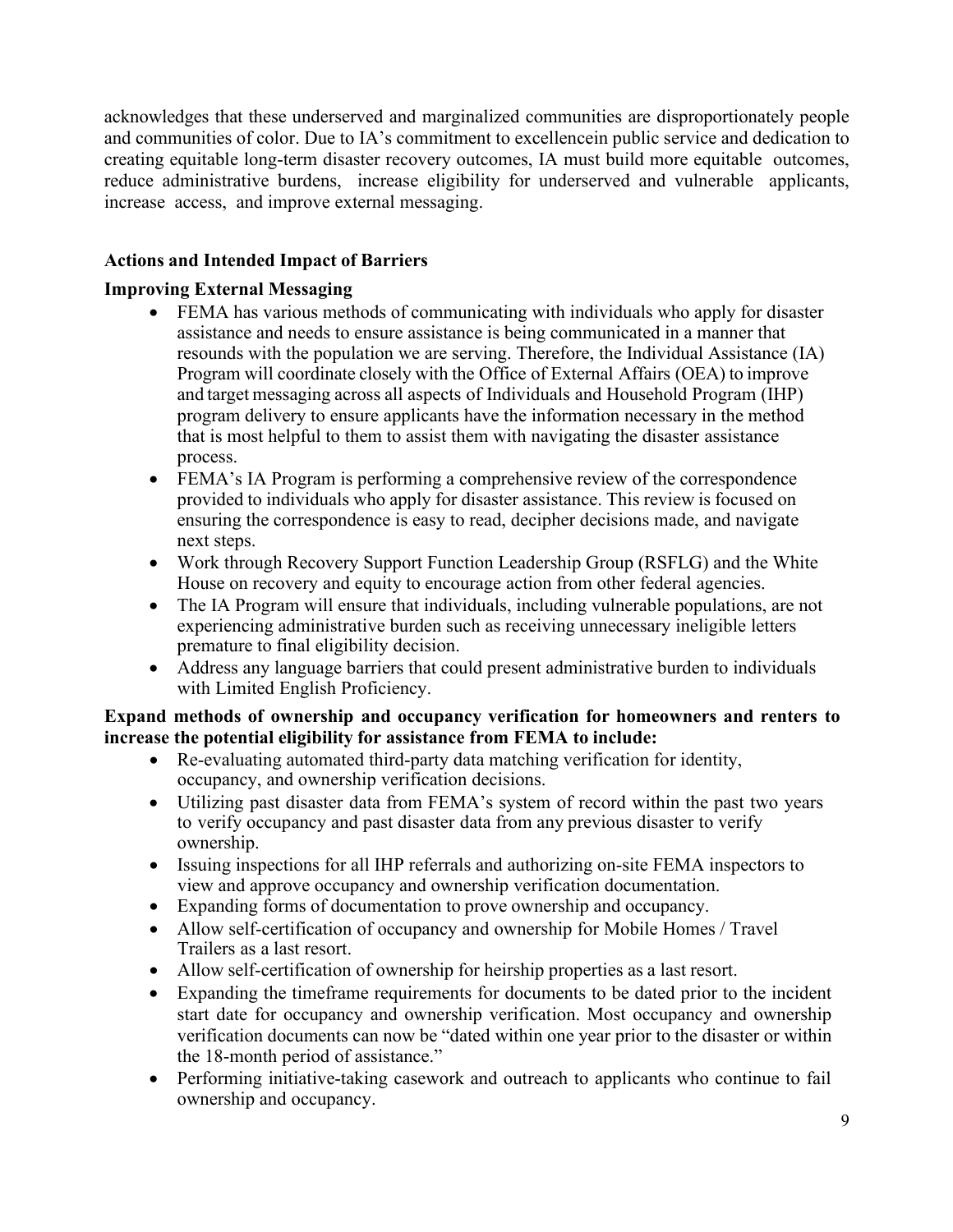### **Expand financial assistance funding for applicants to include:**

- Providing a limited amount of financial assistance under Other Needs Assistance (ONA) for renters and homeowners with disaster-caused real property damage that did not render the home uninhabitable.
- Increasing the ONA-Small Business Administration (SBA) Failed Income Test (FIT) threshold to allow more lower income applicants to receive ONA grants without first requiring SBA loan denial.
- Aiding survivors who incurred a disaster-related disability and now require special components (such as ramps or grab bars) to make their home safe and functional for them, regardless of whether those components were in the survivor's home before the disaster.
- Providing financial assistance to clean or repair real-property components impacted by disaster-caused mold growth.
- Explore additional services offered by Disaster Legal Services to improve alignment with survivor needs.

### **Enhancing Access**

- Prioritize outreach and case processing for historically underserved and vulnerable populations to include Limited English Proficiency and access and functional needs to improve eligibility and verification outcomes.
- Focus deploying Disaster Survivor Assistance teams and opening Disaster Recovery Centers in underserved areas to help applicants register for assistance and provide necessary documentation to FEMA for eligibility.
- Outline a strategy for the OER Cadre and Interagency Recovery Coordination to assist with outreach to vulnerable populations and communities during disaster operations.

## **Tracking Progress**

FEMA's IA Program has established reporting mechanisms to track completion and full implementation of actions. The IA Program also intends to continue to work with the Recovery Reporting and Analytics Division to apply data-informed strategies to ensure objective assessment of equity outcomes based on these actions. These actions will be measured for each disaster to inform whether additional applicants were made eligible by FEMA's proactive outreach and approach and expanded documentation for occupancy andownership and whether additional assistance is provided based on the increased housing and other needs assistance available. This analysis will also inform any additional actions necessary to create equitable long-term disaster recovery outcomes focused on reducing administrative burdens and increasing eligibility for underserved, vulnerable applicants, increase access to FEMA programs, and improve external messaging. Identified metrics include:

- Percentage occupancy verification through new documentation process.
- Percentage ownership verification through new documentation process.
- Additional applicants and dollars assisted through clean and sanitize assistance.
- Additional applicants and dollars assisted through mold remediation assistance.
- Percentage ownership verified through inspector in-person visits.
- Percentage occupancy verified through inspector in-person visits.

## **Accountability**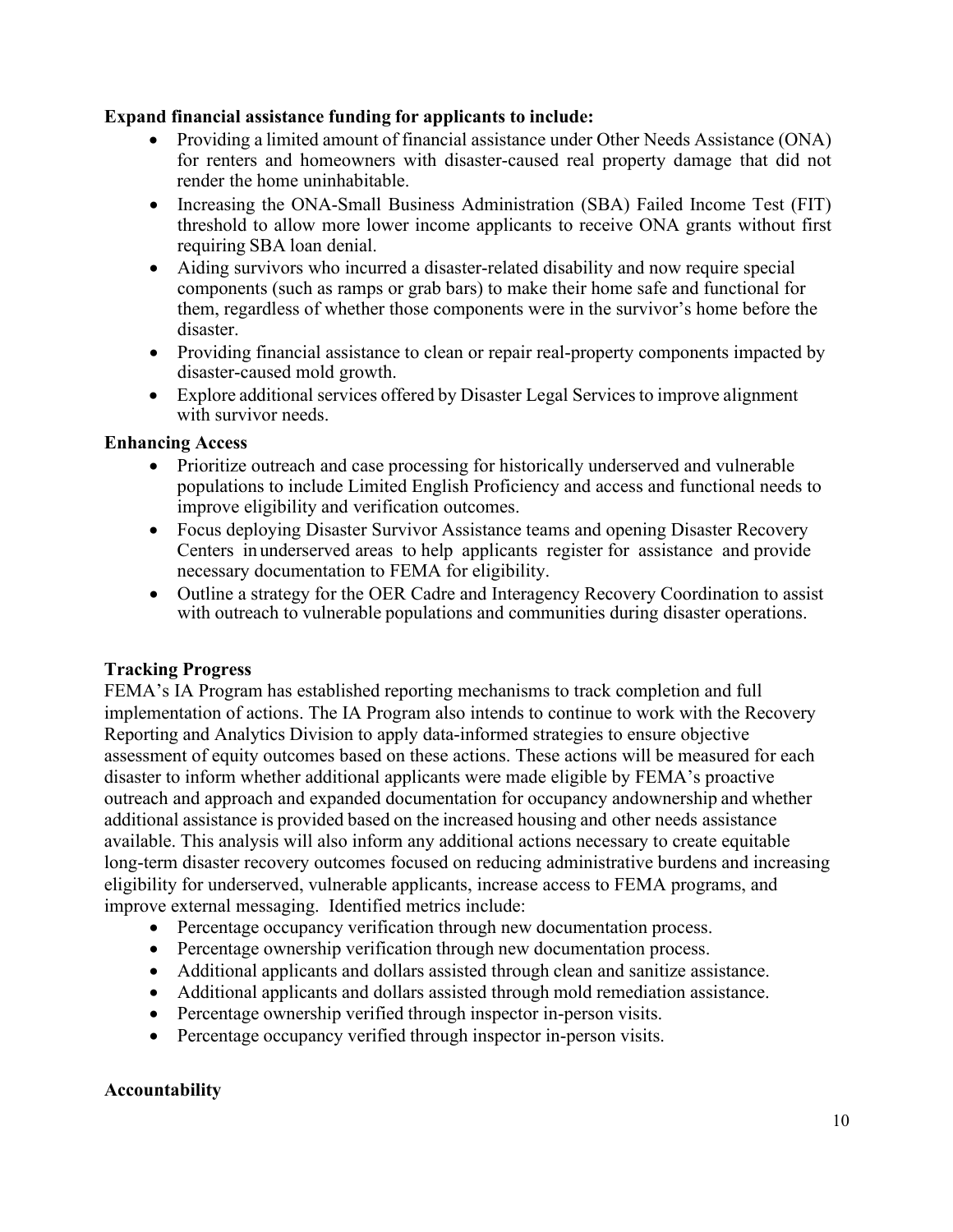FEMA's Individual Assistance Program is communicating updates via FEMA.gov toprogram guidance and policy as implemented and will continue to do so with any additional updates that occur. FEMA Individual Assistance also received additional feedback through the RFI and is incorporating updates based on this feedback into upcoming policy updates for the Individual Assistance Program and Policy Guide set to be released in 2023. In alignment with Executive Order 13985, "Advancing Racial Equity and Support for Underserved Communities through the Federal Government," FEMA published a RFI to seek input from the public on FEMA programs, regulations, and policies. Through this process, IA responded to 77 unique comments submitted via the Agency's RFI related to equity and the IHP and already included some of the input from the comments via the FEMA Policy 104-009-03, Individual Assistance Program and Policy Guide (IAPPG) (Version 1.1, May 2021) and intends to include future updates to policy and regulations based on the comments received.

As part of the correspondence review, FEMA will be facilitating focus groups with FEMA disaster assistance applicants to gather feedback and recommendations to inform additional changes necessary as part of this effort.

The IA Division Director is accountable for ensuring these actions are completed and outcomes related to equity will be included in annual performance management planning. Recovery Directorate leadership will provide oversight for these actions and will spur integration and collaboration across Recovery for full implementation of these actions.

## **Action 4: Building Resilience**

## **FEMA Nonprofit Security Grant Program**

#### **Barriers to Equitable Outcome(s)**

The Nonprofit Security Grant Program (NSGP) provides for physical security enhancements and other security-related activities for non-profit organizations that are at elevated risk of a terrorist attack based on their ideology, beliefs, and/or mission. NSGP alsoseeksto integrate the preparedness activities of nonprofit organizations with broader state and local preparedness efforts. FEMA is reviewing NSGP's current structure to identify and reduce or remove barriers to participation from organizations in or serving underserved communities and to promote equitable processes and outcomes to program participants.

#### **Actions and Intended Impact on Barriers**

- FEMA will identify opportunities to diversify the populations of applicants. As a result, the program will more effectively address the security needs of underserved and marginalized communities.
- FEMA will address barriers to NSGP program participation, including application, eligibility, and qualification requirements, where allowed by statute, and will review intended versus actual outputs and outcomes.
- FEMA will conduct a thorough review of the evaluation criteria used at both the state and federal levels to identify criteria that could be added or deleted to achieve more equitable outcomes during the application review process.
- In addition, FEMA will conduct a comparative analysis of intended versus actual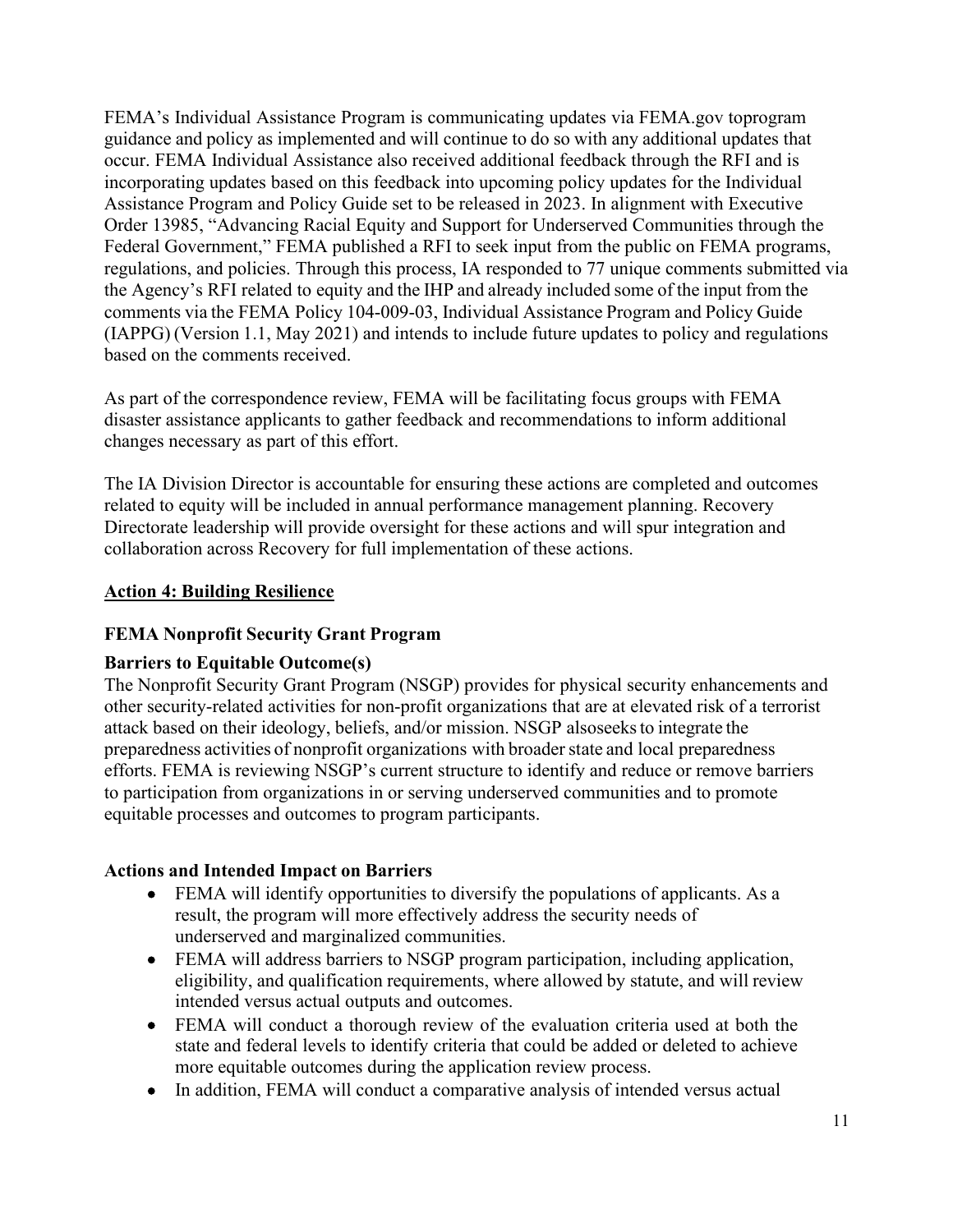NSGP outcomes to better understand where grant outcomes meet or fail to meet program objectives.

- FEMA will meet with current NSGP grant recipients and subrecipients, as well as relevant community, civil rights, and faith-based organizations, to solicit comments regarding the application and award processes, discuss barriers to participation, and identify additional concerns and recommendations to enhance NSGP.
- FEMA will review other FEMA-managed grant programs for best practices on advancing equity goals. This review will include an assessment of evaluation criteria and data that may assist the agency in identifying underserved and marginalized communities.
- FEMA will review the processes used by various State Administrative Agencies (SAAs) to communicate NSGP program availability and requirements to the nonprofit community, the application review processes conducted at the state level, and any resultant barriers to participation.

# **Tracking Progress**

To better identify barriers to NSGP participation, FEMA will conduct a Geographic Information System (GIS) analysis to identify where project requests initiate, and which localities are not represented. Further, an analysis of relevant Census tract data will be conducted. NSGP will also conduct an evaluation of why NSGP project requests, investment justifications, and applications have not been forwarded to FEMA by an SAA or whether technological or other barriers prevent or discourage organizations from participating. This GIS evaluation could reveal whether specific communities or geographic locations are under-represented in the NSGP program. This evaluation also will inform deliberate outreach efforts targeting underserved or marginalized communities to encourage and facilitate program participation.

## **Accountability**

While FEMA has identified actionable steps to reduce barriers to NSGP for underserved communities, a detailed plan will be created to ensure staff can conduct all equity maximizing actions. FEMA announced the Fiscal Year (FY) 2021 NSGP awards in July 2021 and has issued those awards to the SAAs, who will pass the funding through to the non-profit organizations approved by the Secretary of Homeland Security. As part of the FY2022 process and moving forward, FEMA is working with the DHS Office of the Secretaryand the Office for Civil Rights and Civil Liberties (CRCL) to consider how to increase the amount of funding provided to underserved communities, identify and remove barriers to participation, and improve the program's accessibility to all communities. These efforts are informing changes to the program that will be reflected in future Notices of Funding Opportunities (NOFOs). Jointly, FEMA and CRCL conducted a review of applications submitted from underserved communities to determine their funding potential.

## **FEMA Hazard Mitigation Assistance (HMA) Program**

# **Barriers to Equitable Outcome(s)**

FEMA HMA Programs provide funding before, during, and after disasters and fund risk Reduction projects to state, local, tribal, and territorial (SLTT) governments, which provide a tremendous opportunity to address mitigation and resilience needs. By law, some HMA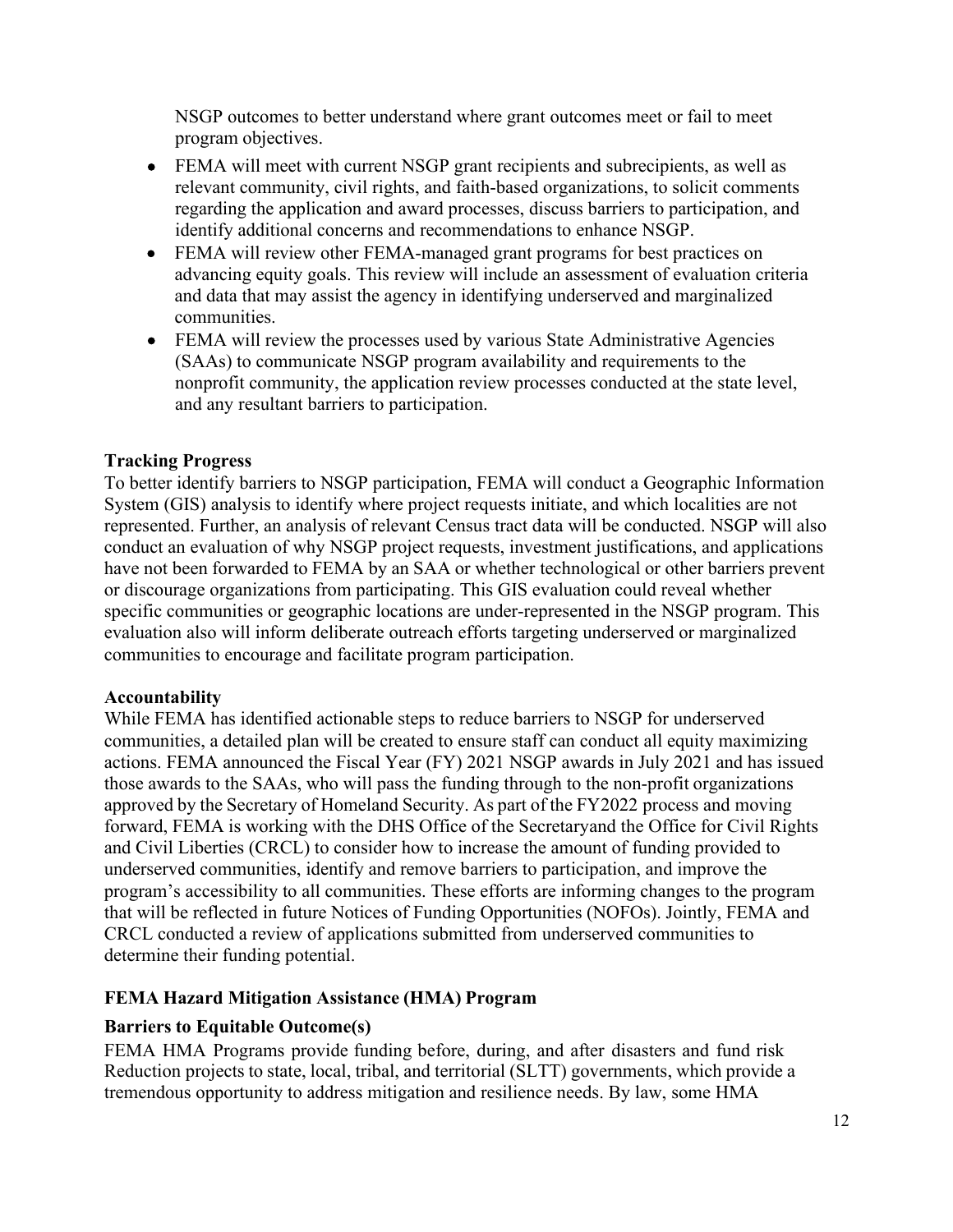programs, such as the Hazard Mitigation Grant Program (HMGP), allow the state/tribe/territory the discretion to determine how they will fund mitigation projects aligned with priorities identified by FEMA- approved Hazard Mitigation Plans. Other HMA grant programs, Building Resilient Infrastructure and Communities (BRIC) and Flood Mitigation Assistance (FMA), are competitive, and FEMA establishes criteria for the selection and funding of mitigation projects. Federal law requires a non-federal cost share that the President has no authority to waive, which is typically 25%. This requirement can be a barrier to underserved and under-resourced communities applying for hazard mitigation grants.

With the increasing severity and frequency of disasters and their disproportionate impact on underserved communities, it is essential to identify mitigation opportunities to help build SLTT capability and capacity to address the impacts of climate change. Specifically, many unreserved communities are unable to undertake mitigation planning – a requirement for HMA grant funding and project development/management to make mitigation investments due to lack of capability.

FEMA understands the barrier to undertake mitigation planning to be two-fold: 1) underserved communities may lack sufficient capacity to complete a Hazard Mitigation Plan, as evidenced by feedback received from FEMA's Request for Information on Climate and Equity and 2) FEMA's planning policies for state, local and tribal hazard mitigation plans, which outline the criteria for FEMA approval, have never required that equity be considered.

National Oceanic and Atmospheric Administration's (NOAA) recently published report continues to reiterate that there is an increase in large- scale disasters resulting in over one billion dollars of damage. These damages largely take place in underserved communities. FEMA recognizes the value in addressing any barriers to supporting underserved communities in resilient rebuilding.

#### **Intended Impact on Barriers**

The Administration's Justice40 Initiative is an opportunity to help address these challenges. The Justice40 Initiative sets a goal that 40 percent of the overall benefits of investments flowto underserved communities. HMA's BRIC and FMA programs are participating as pilot program as part of the Justice40 Initiative.

FEMA views this EO equity assessment, together with the Administration's Justice40 Initiative, as a major opportunity to deliberately and comprehensively assess our programs and advance our efforts to direct program benefits to underserved communities. The Justice40 Initiative sets a goal that 40 percent of the overall benefits of investments flow to underserved communities. HMA's BRIC and FMA programs are participating as pilot programs as part of the Justice40 Initiative. As pilot programs, the programs developed a robust and intentional outreach plan to try and reach more disadvantaged communities to increase access to our programs as well as an implementation plan for how to increase program benefits to these communities. Identifying where our funding is going through comprehensive data analysis (e.g., who is benefitting) starting with our Justice40 programs,and prioritizing outreach and technical assistance to underserved communities are two of HMA's biggest priorities for this coming year. FEMA is committed to data transparency and will continue to make data on funding available through OpenFEMA on [www.fema.gov.](http://www.fema.gov/) In addition to equitably funding mitigation projects, HMA is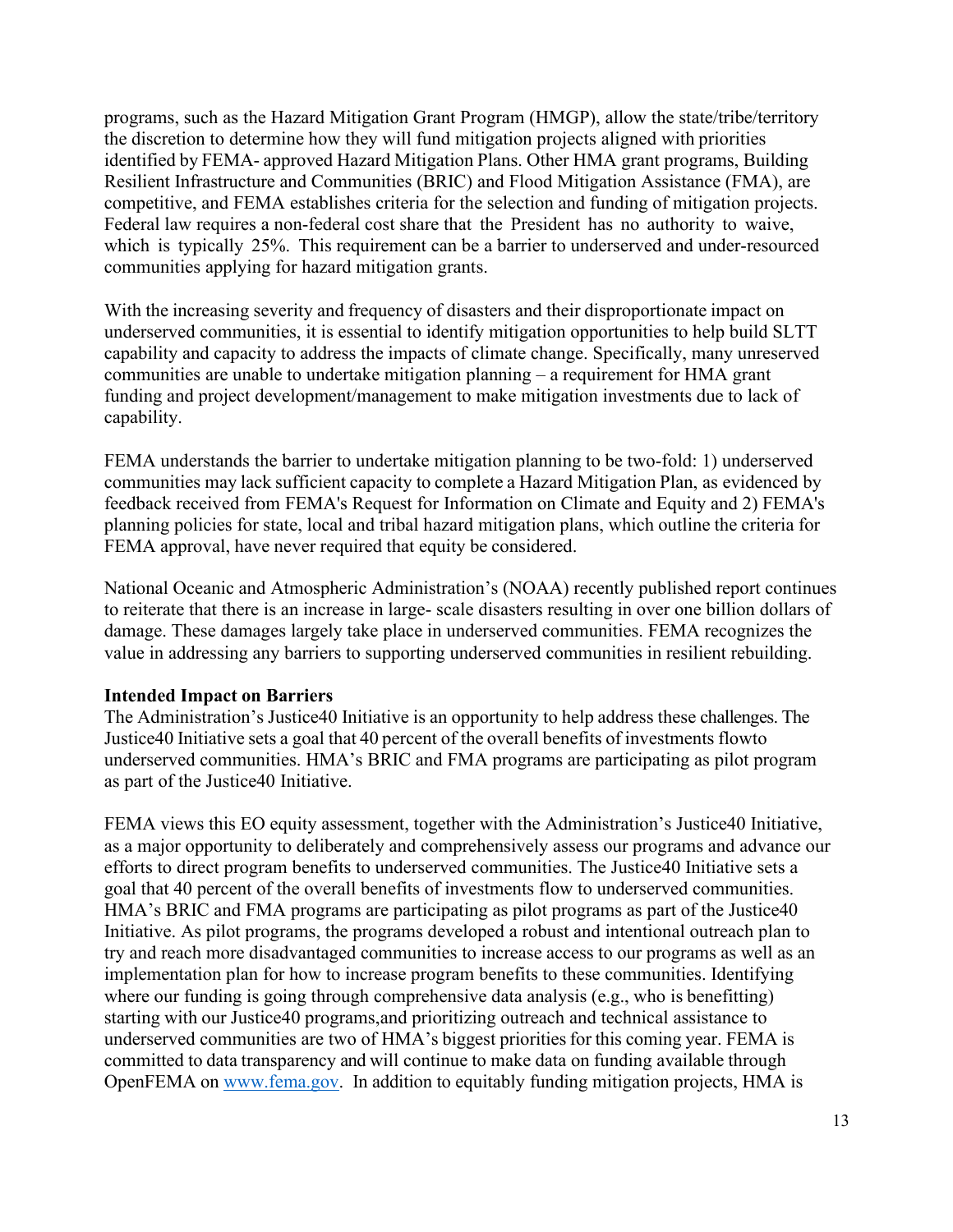working to increase SLTT capability and capacity through the following actions.

# **Data:**

- Measure equitable outcomes, in alignment with Justice40.
- Coordinate with other federal agencies such as the EPA and HUD, as well as across FEMA programs (e.g., Public Assistance, Hazard Mitigation Planning) to use data to identify mitigation activities that have broader and more far-reaching impacts.

# **Program Design:**

- Collaborate with FEMA's Hazard Mitigation Planning Program to ensure plans focus on advancing equity and incorporate climate change considerations to better align plans with mitigation project scoping in the future.
- Conduct best practice research and gather feedback from stakeholders to improve the equitable outcomes of HMA programs.
- Use an equity lens to amend evaluation criteria for Building Resilient Infrastructure and Communities (BRIC) and Flood Mitigation Assistance (FMA) in future Notices of Funding Opportunities (NOFOs).
- Implement a pilot for the Hazard Mitigation Grant Program, during implementation of funding recently authorized for COVID-19 declarations, to test how partnerships with private nonprofits, non-governmental organizations (NGO) and philanthropic organizations can provide the non-federal match and ease the financial burden on underserved communities.
- Advance the FMA initiative, including funding received under the Bipartisan Infrastructure Law, that will provide a 90 percent cost share for certain properties.

## **Outreach and Engagement:**

- Develop more accessible and targeted outreach methods to reach underserved communities that may not have access to digital resources so that communities can more accurately develop and submit projects to reduce risk.
- Conduct outreach and engagement with underserved communities and leverage partnerships with organizations to understand specific needs and concerns and increase access to and awareness of mitigation planning and grant opportunities.
- Connect funders and practitioners to leverage program opportunities like the BRIC non-financial Direct Technical Assistance (DTA) to improve the overall capability of communities that need the assistance.
- Host the 2022 Hazard Mitigation Partners Virtual Workshop with the theme of *Building Whole Community Resilience: Partnerships, Capability, and Capacity,* providing a platform to engage with a large number of our mitigation partners on topics such as future conditions and climate change adaptation, nature-based solutions, equity in hazard mitigation planning and projects, building codes and standards, and capacity and capability building.

# **Tracking Progress**

• Multi-pronged assessment approach - 1) use data analysis to set program metrics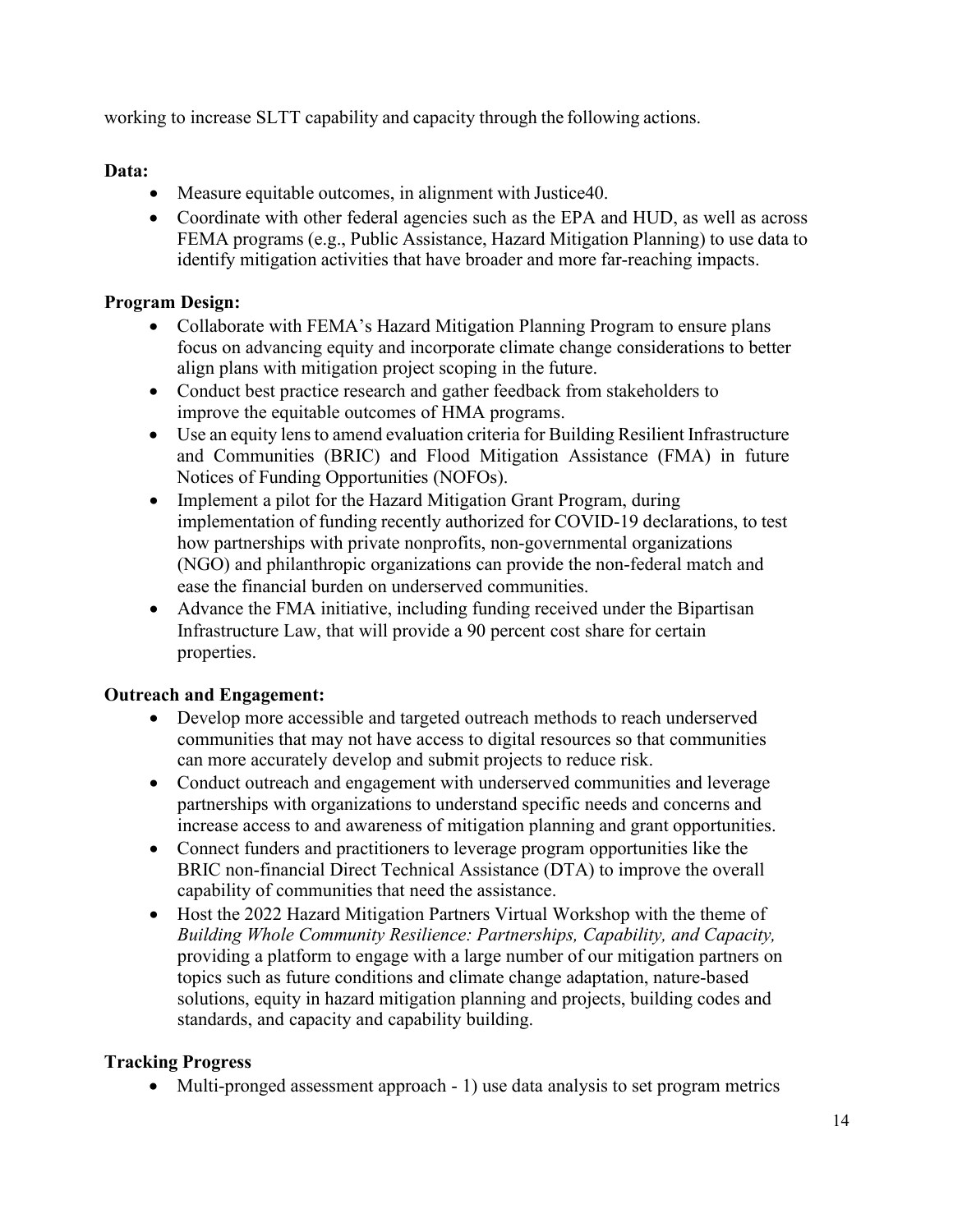and determine baseline; 2) explore contextual and procedural inequities impacting application through research; 3) evaluate existing approaches, such as DTA; and 4) conduct external engagements to better understand the needs of underserved communities.

- Identify and prioritize hazard mitigation projects in underserved communities and increase investment to these communities who are more vulnerable to disasters.
- Identify equity indicators that could be tracked over time and use the identified indicators to provide a current baseline to describe the equity landscape. The methods used to do this will include interviewing data informants; researching peer jurisdictions and practitioners; gathering and analyzing data; and vetting the determinant indicators and data within their HMA programs.

## **Accountability**

FEMA will modify its program to reach a broader cross-section of communities. Prior stakeholder engagement and the examination of the BRIC DTA efforts will guide further exploration of the challenges communities face when applying for, administering, and implementing HMA's programs. FEMA will continue to seek input from both internal and external stakeholders to evaluate the outcomes of the actions outlined in the Equity Action Plan. Through iterative feedback gathering, FEMA will pursue course corrections and program improvements to ensure the equitable distribution of HMA funds.

FEMA will strive toward its target for equitable outcomes:

- Access equity increase the number of successful applicants benefitting underserved communities; streamline program requirements that meet more communities where they are in terms of capability and capacity; additional outreach and engagement efforts to reach underserved communities; assistance centered on stakeholder needs (e.g., grants management capacity; multi-modal/multi-medium materials). FEMA is considering opportunities to promote or provide full-life cycle resources that could help a community from activity development through activity implementation.
- Distributional equity as part of the Justice 40 initiative, the BRIC and FMA programs will work toward a goal of 40% of the benefits being directed to disadvantaged communities (as defined in the Justice40 Interim Guidance); through HMA technical assistance or financial assistance, improved community capacity to develop and implement successful mitigation activities.
- Partnerships improved coordination across agencies and more robust partnerships with non-emergency management organizations that support underserved communities to drive equitable outcomes.

## **FEMA National Flood Insurance Program (NFIP) Barriers to Equitable Outcome(s)**

Several million low incomes households live in high flood risk special flood hazard areas (SFHA). Through previous research, the NFIP has determined that roughly 26% of current policyholdersin the SFHA meet HUD low-income definitions and 51% of non-policyholdersin the SFHA meet HUD low-income definitions. Outside the SFHA, roughly 21% of current policyholders meet HUD low-income definitions, and 41% of non-policyholders meet HUD lowincome definitions.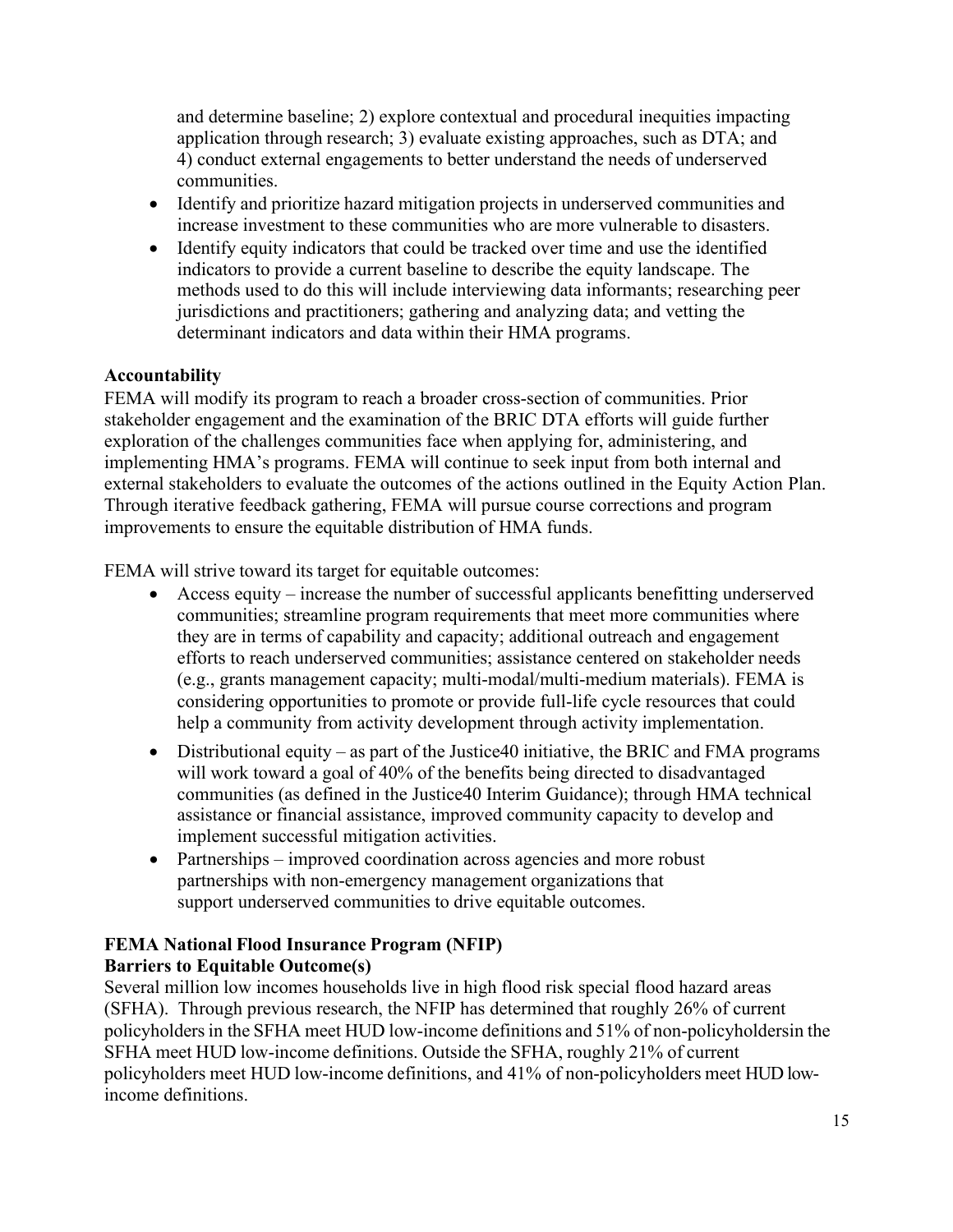Flood insurance is statutorily required to be rated based on risk—its price is not based on a policyholder's ability to pay. This leaves an insurance gap for some households: those who cannot afford flood insurance and are at risk of flooding. These households will not have the resources available to them after a flood to rebuild and replace damaged property and possessions. The NFIP can close the insurance gap and increase financial resilience for floodprone, low-income households by developing a flood insurance affordability program.

### **Actions and Intended Impact on Barriers**

- The NFIP spent five years in evidence-based policymaking to develop its proposed affordability program. The NFIP engaged the broader policy community, including academia and other government agencies, to develop an affordability framework. The NFIP has reviewed the affordability framework, academic research, and previous legislative attempts to solve the challenge of flood insurance affordability.
- If the NFIP's legislative proposal is passed, the NFIP will conduct a marketing and outreach effort to reach underserved populations.
- The NFIP will also analyze publicly available datasets to develop additional statistically validated data points related to the NFIP's current policy base and potential policyholders.
- The NFIP will increase stakeholder engagement to strengthen the NFIP external advocacy by reaching out to private sector insurance companies and other relevant organizations.
- The NFIP will address flood insurance affordability challenges by:
	- o Leveraging planned work by the Office of the Flood Insurance Advocate in underserved communities.
	- o Providing legislative language to the Office of Management and Budget (OMB) and technical drafting assistance to congressional offices pertaining to building a flood insurance affordability program.
	- o Continuing to publicly promote the challenge of flood insurance affordability.
	- o Working with the Individual Assistance program to identify previous disaster assistance recipients who may qualify for affordability assistance.

#### **Tracking Progress**

While the NFIP does not currently collect any demographic data related to flood insurance policyholders, the NFIP will begin collection of needed data. In the past, the NFIP coordinated with the Census Bureau to produce the Flood Insurance Affordability Framework, where the NFIP matched Census micro data with flood insurance policy data todevelop analyses and aggregate statistics. If the NFIP's flood insurance affordability legislative proposal is enacted into law, the NFIP will collect income information from policyholders and potential policyholders to implement the program. Success will be measured as the insurance gap is decreased. In the long term, the NFIP will use outcome-based metrics to demonstrate progress include decisions made that address cumulative impacts on quantifiable flood resiliency and underserved communities.

#### **Accountability**